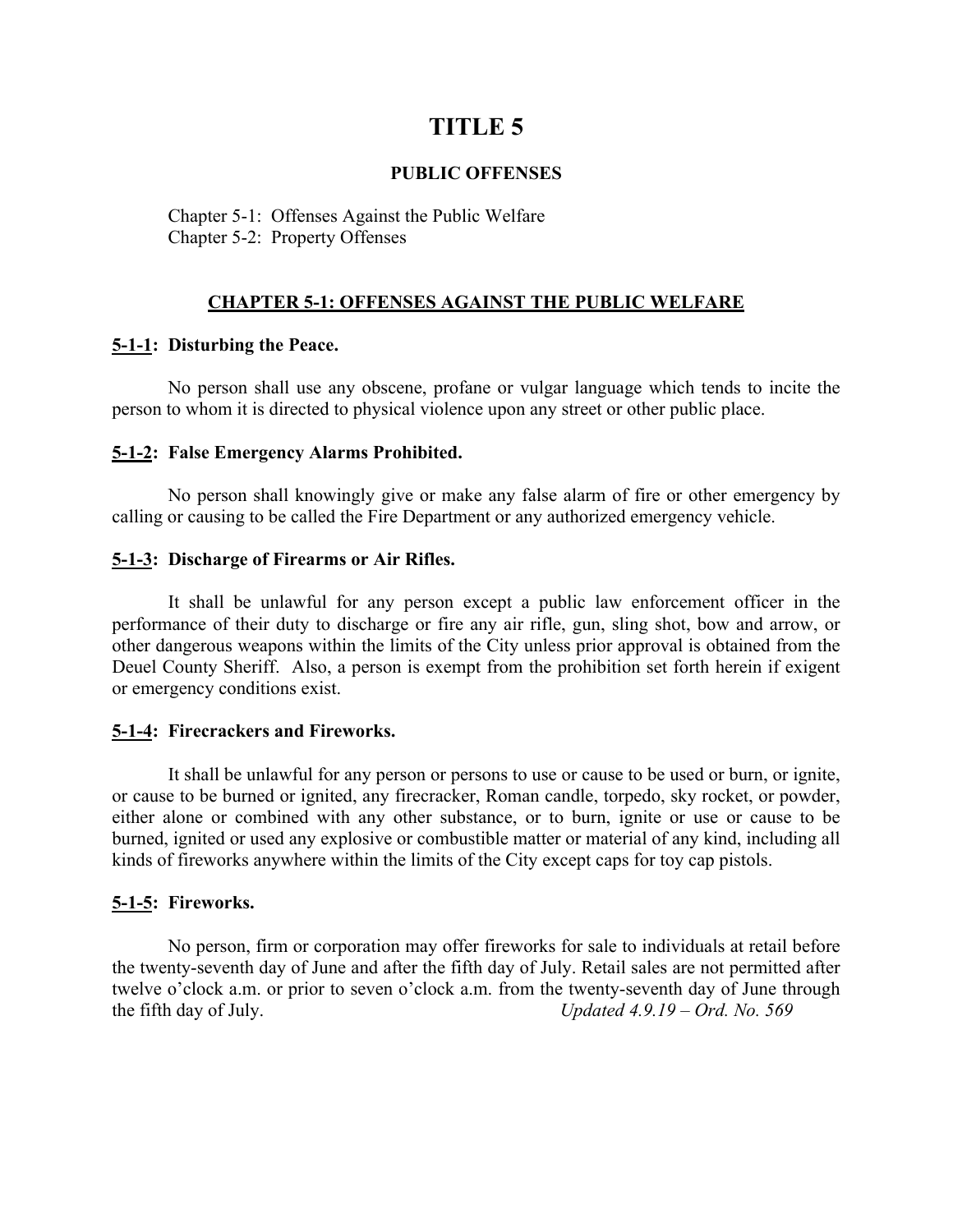# **5-1-6: Curfew Hours.**

(a) No minor under the age of 18 years shall be or remain in or upon the public alleys, parks, playgrounds, public grounds, public places, public buildings, public places of amusement and entertainment, streets, vacant lots or other unsupervised public places within the city between the hours of 12:30 a.m. and 5:30 a.m. on a weekday, or between the hours of 1:30 a.m. and 5:30 a.m. on a Saturday or Sunday.

The provisions of this ordinance imposing a curfew on minors shall not apply to a minor accompanied by his parent, guardian or other adult person having the care and custody of the minor or where the minor is upon an emergency errand or legitimate business authorized or directed by his parent, guardian or such other adult person having the care and custody of the minor.

(b) It shall be unlawful for the parents, guardian or other adult person having the care and custody of a minor under the age of 18 years to knowingly permit such minor to be or remain in or upon the public alleys, parks, playgrounds, public grounds, public places, public buildings, public places of amusement and entertainment, streets, vacant lots or other unsupervised public places within the city between the hours of 12:30 a.m. and 5:30 a.m. on any weekday or between the hours of 1:30 a.m. and 5:30 a.m. on any Saturday or Sunday except when the minor is accompanied by his parent, guardian or other adult person having the care and custody of the minor or when the minor is upon an emergency errand or legitimate business authorized or directed by his parent, guardian or other adult person having the care and custody of the minor.

It shall be the right of any authorized officer or person to arrest and detain any minor violating the curfew and to keep the minor detained until the parent, guardian or custodian is notified. The minor may be released upon the giving of a promise by the minor and his parent, guardian or custodian that such minor, together with his parent, guardian or custodian, will appear at a stated time before the proper authority to answer to the charges.

# **5-1-7: Public Indecency and Nudity.**

A person who knowingly or intentionally, in a public place either

- (a) engages in sexual intercourse; or
- (b) appears in a state of nudity; or
- (c) fondles the genitals of himself, herself or another person commits the offense of Public Indecency.

"Nudity" means the "showing of the human male or female genitalia, pubic area or buttocks with less than a fully opaque covering; the showing of the female breast with less than a fully opaque covering of any part of the nipple; the exposure of any device, costume or covering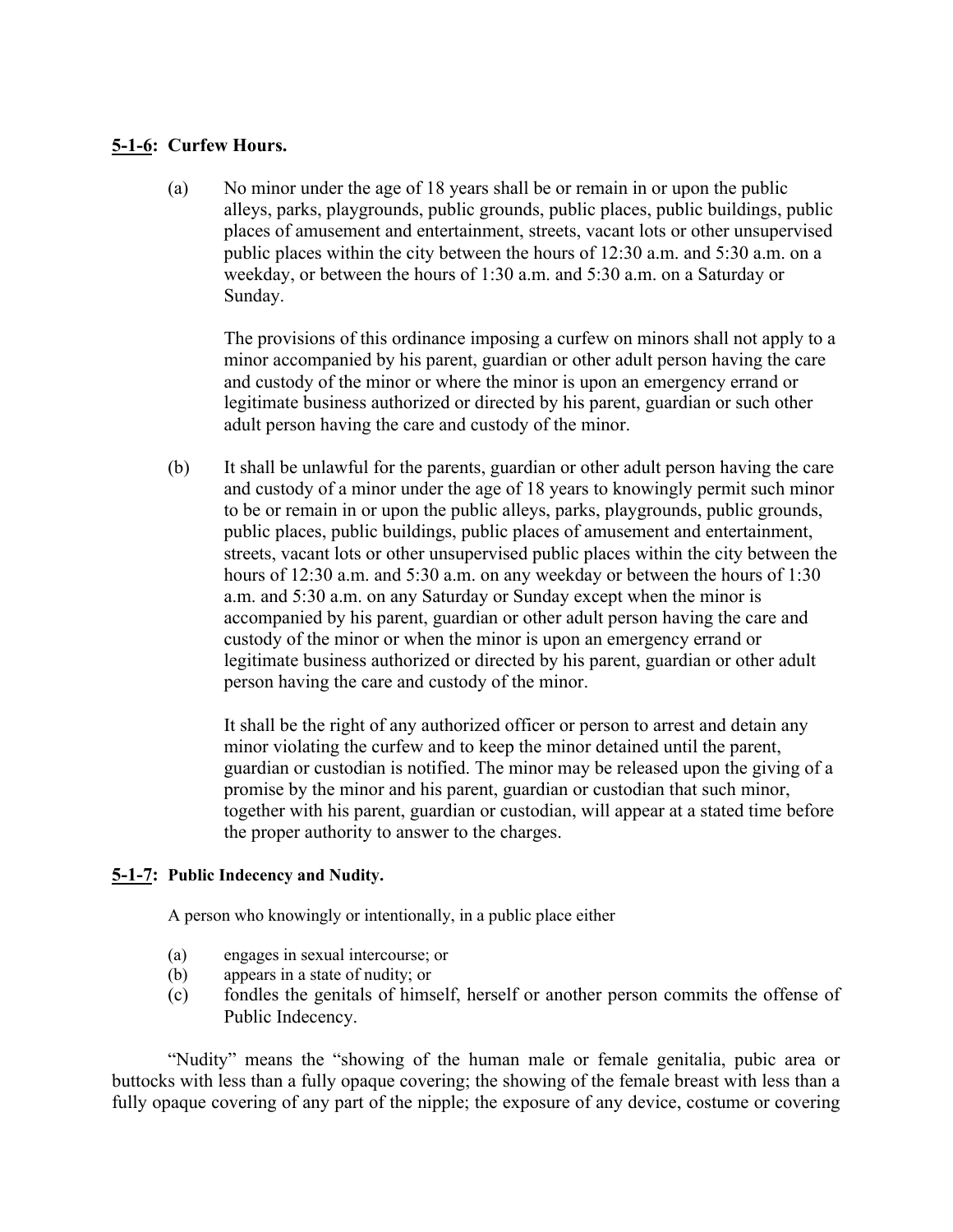which gives the appearance of or simulates the genitals, pubic hair, natal cleft, perineum anal region or pubic hair region; or the exposure of any device worn as a cover over the nipples and/or areola of the female breast, which device simulates and gives the realistic appearance of nipples and/or areola."

"Public Place" includes all outdoor places owned by or open to the general public, and all buildings and enclosed places owned by or open to the general public, including such places of entertainment, banquet halls, clubs, dance halls, restaurants, taverns, theaters, party rooms or halls limited to specific members, restricted to adults or to patrons invited to attend, whether or not an admission charge is levied.

The prohibition set forth hereinbefore shall not apply to:

- (a) any child under ten (10) years of age; or
- (b) any female exposing a breast in the process of breast feeding an infant under two (2) years of age.

In addition to the specific penalties provided in this ordinance, it is hereby declared that any building, portion of a building, or enclosed place regularly used for the prohibited display of public nudity is a public nuisance, subjecting the owner, proprietor or other operator thereof to any and all actions authorized by the City of Clear Lake for the abatement of public nuisances, including but not limited to the procedures set forth in Ordinances 3-3-17 and 3-3-21.

It is the intention of the City of Clear Lake that the provisions of this ordinance be construed, enforced and interpreted in such a manner as will cause the least possible infringement of the constitutional rights of free speech, free expression, due process, equal protection or other fundamental rights consistent with the purposes of this ordinance. Should a court of competent jurisdiction determine that any part of this ordinance, or any application or enforcement of it is excessively restrictive of such rights or liberties, then such portion of the ordinance, or specific application of the ordinance, shall be severed from the remainder, which shall continue in full force and effect.

The violation of this ordinance either by commission of a public indecency, or by the maintenance or promotion of public indecency as a property owner, proprietor or manager of a business shall be punishable for each occasion or day that a violation occurs.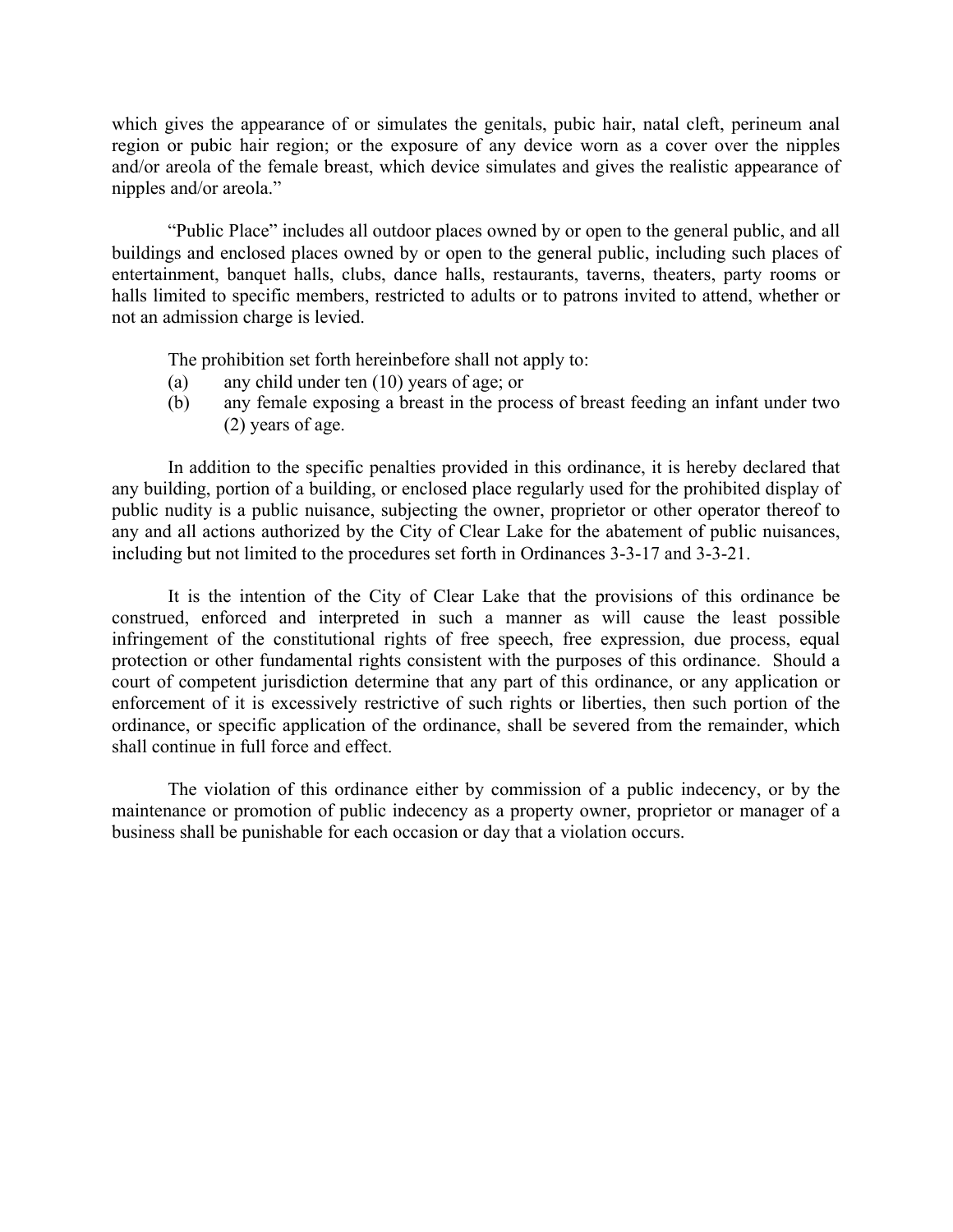#### **5-1-8: Peddler's Permit**

A peddler is defined as a person engaged in the selling of personal property by going from place to place or house to house to sell the personal property. A fee shall be paid to the Finance Officer by all peddlers before any sales are attempted in the city limits. Additionally, each peddler shall provide the Finance Officer with a photo ID which includes the person's name and address. Also, each peddler shall provide the Finance Officer with a copy of their South Dakota Sales Tax license number. Furthermore, no peddler shall approach any structure displaying a sign indicating "No Soliciting", or "No Peddling" or similar language indicating door-to-door sales are not welcome at the location. All sales by a peddler shall be done after 9:00 a.m. and before 5:00 p.m. This ordinance shall also apply to a transient merchant which is defined as any person selling goods, merchandise or wares from one or more locations within the city limits. The above provisions shall not apply to bona fide merchants having regularly established places of business within the City, local civic or service clubs, volunteer groups, or local fundraising (ex: school groups, 4-H groups, scouts, etc.).

*Updated 11.6.18 – Ord. No. 567*

#### **5-1-9: Prohibiting Marijuana Production and Sale.**

No license granted by the South Dakota Department of Revenue to an individual or any entity pursuant to Amendment A for the commercial production and sale of marijuana shall be allowed to operate such a business within the jurisdiction of the city. Each hour of each day this ordinance is violated shall be considered a separate offense. A violation of this ordinance is a class 2 misdemeanor and shall be fined up to the maximum amount permitted by SDCL 22-6-2 and acts amendatory thereof.

*Adopted 4.6.21 – Ord. No. 596*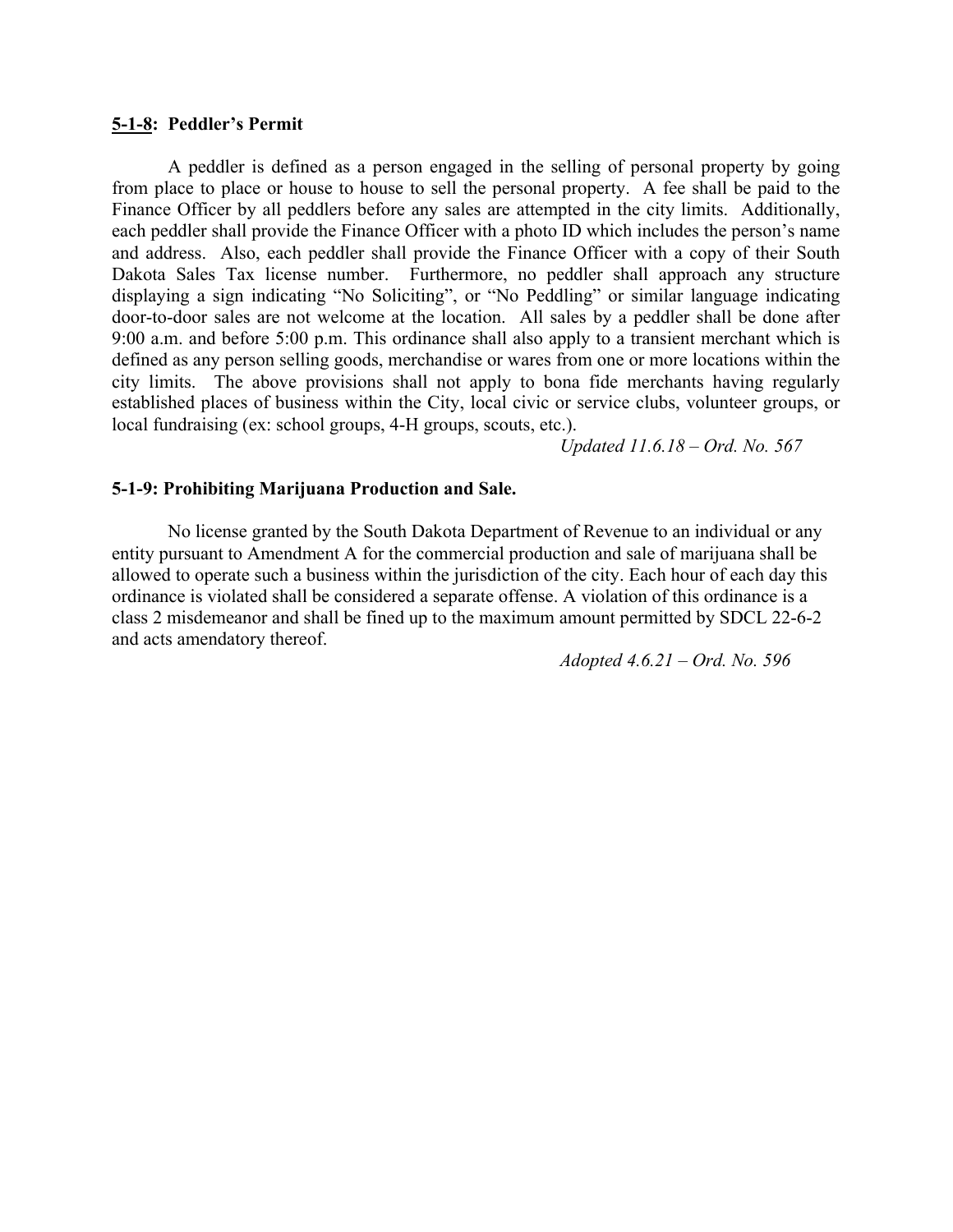# **CHAPTER 5-2: PROPERTY OFFENSES**

# **5-2-1: Injuring Signs.**

No person shall change, deface, mar, remove or in anyway interfere with or obliterate either wholly or in part any card, sign or signboard erected, extended, placed or posted by the City.

# **5-2-2: Traffic Signs - Injuring or Placing Unauthorized Prohibited.**

No person shall deface, injure, move, obstruct or interfere with any official traffic sign or signal, or street sign. Furthermore, no person shall display, maintain or place upon or in view of any street an unofficial device, sign, or signal which purports to be, or is an imitation of, or resembles an official traffic sign or signal, or which attempts to direct the movement of traffic. Every such prohibited device, sign or signal is hereby declared to be a public nuisance, and the Deuel County Sheriff is hereby empowered to remove the same or cause the same to be removed without notice.

# **5-2-3: Interference with Electric Light Posts and Apparatus.**

No person shall break, injure, jar or interfere with any electric light, telephone, or fire alarm system, pole or post or apparatus in any manner, or climb any telephone, electric light or fire alarm pole without being properly authorized so to do.

# **5-2-4: Unauthorized Connection with Gas, Water or Electrical Pipe or Wire.**

No person shall, without lawful authority, connect or cause to be connected with any main service pipe, wire or other conductor of any gas, water or electrical energy, any pipe, wire or other device for the purpose of obtaining gas, water or electrical current therefrom; nor shall they with intent to defraud, connect or cause to be connected with any meter installed for the purpose of registering the amount of gas, water or electricity supplied to any customer any pipe, wire or other device or disconnect, change or in any manner so interfere with any such meter or any pipe, wire or appliance connected therewith, that such meter will not measure or register the full amount of gas, water or electricity supplied to any customer.

# **5-2-5: Interference with City Property.**

No person shall climb on or in any manner interfere with any bridge, building, structure or water tower belonging to the City without being authorized so to do by the City, and no person shall in any manner deface or injure any such structure.

# **5-2-6: Destroying Property.**

No person shall willfully break, damage, deface, destroy or interfere with the property of the City or of any other person.